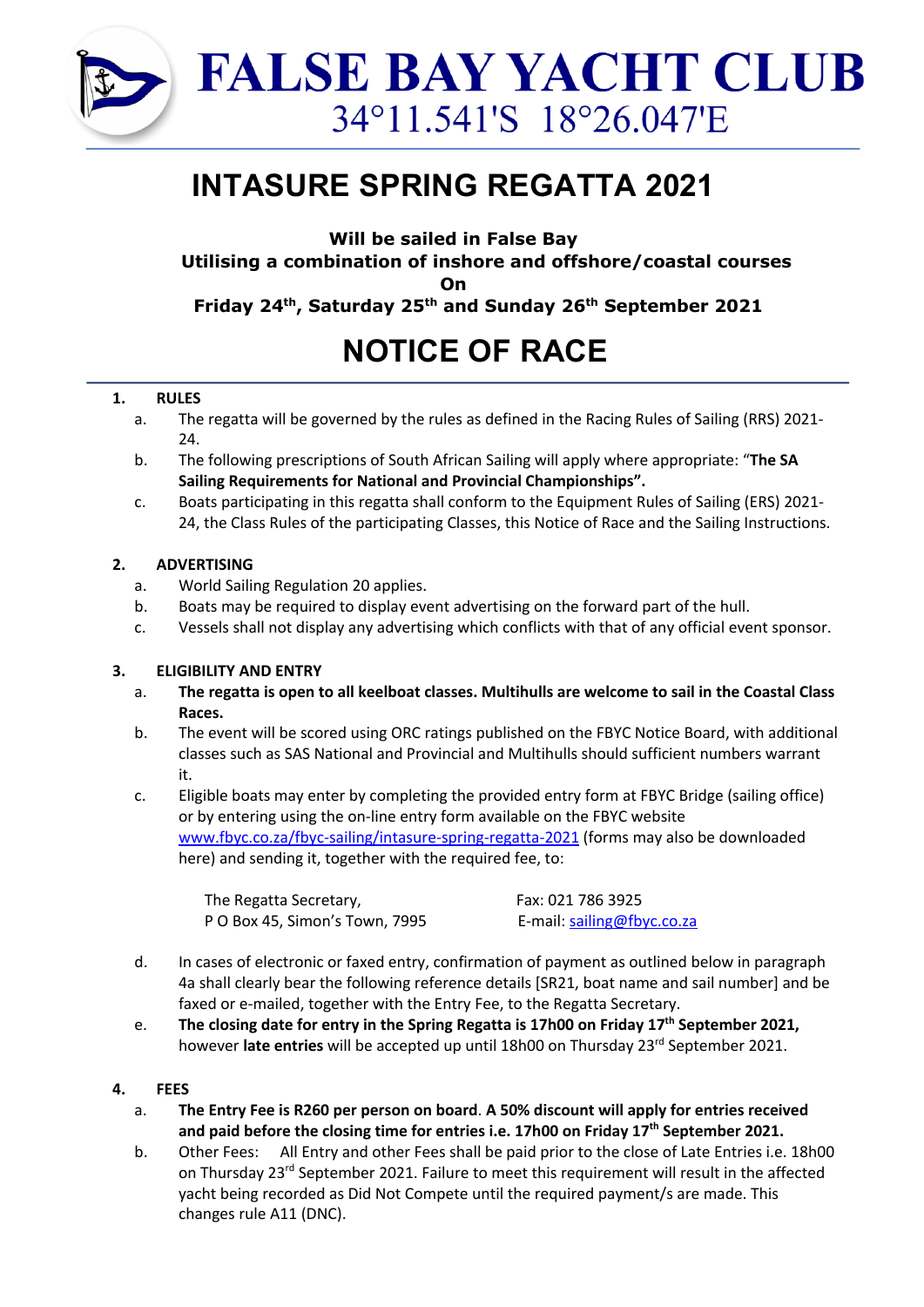## **5. SCHEDULE**

- a. Registration: From 12h00 to 18h00 on Thursday  $23<sup>rd</sup>$  September 2021 and from 08h00 to 09h00 on Friday 24<sup>th</sup> September 2021.
- b. Measurement and inspection: Random as required by the Race Committee.
- c. Dates of racing:  $24^{th}$ ,  $25^{th}$  and  $26^{th}$  September 2021.
- d. The scheduled time of the warning signal for the first race on Friday  $24<sup>th</sup>$  September is 10h55 and each day thereafter is 09h55.
- e. On Sunday 26<sup>th</sup> September, irrespective of Course, no warning signal shall be made after 14h55.
- f. The scheduled time of the regatta prize giving is 18h00 on Sunday  $26<sup>th</sup>$  September 2021.

#### **6. MEASUREMENTS**

- a. Each ORC boat shall produce a valid ORC certificate.
- b. Other Class yachts shall produce a valid Measurement Certificate and shall comply with Class Rules where appropriate.
- c. In addition, spot measurements may be taken at any stage during the regatta.

#### **7. SAILING INSTRUCTIONS**

a. Sailing Instructions will be available on Saturday  $11<sup>th</sup>$  September 2021 from the Regatta Secretary and from the FBYC website.

#### **8. VENUE**

Racing will take place on the waters of False Bay.

#### **9. THE COURSES**

- a. Courses for all classes shall be a combination of round the buoys and/or coastal courses at the Race Officer's discretion.
- b. Courses for all classes will be published on the official regatta notice board not later than 09h30 on Friday 24<sup>th</sup> September and not later than 08h30 on subsequent race days. Alternative communication such as WhatsApp may also be used to advise entrants of courses for the day.

#### **10. PENALTY SYSTEM**

a. Rule 44.1 is changed so that the Two-Turns Penalty is replaced by the One-Turn Penalty.

#### **11. SCORING**

- a. Low Point System of Appendix A4.1 will apply.
- b. 3 Races are required to be completed to constitute a regatta for the Racing Division.
- c. 2 Races are required to be completed to constitute a regatta for the Cruising Division.
- d. 1 Race discard will apply when 5 races have been completed.
- e. When 9 races have been completed, 2 race discards will apply.

#### **12. NATIONAL/PROVINCIAL CHAMPIONSHIP REQUIREMENTS**

- a. Low Point System of Appendix A4.1 will apply.
- b. To qualify as a National Class Championship, the following criteria shall be satisfied:
	- i. A minimum of five valid entries have been received no later than the closing time for late entries.
	- ii. At least five finishers in any two races of the series.
	- iii. At least four races completed.